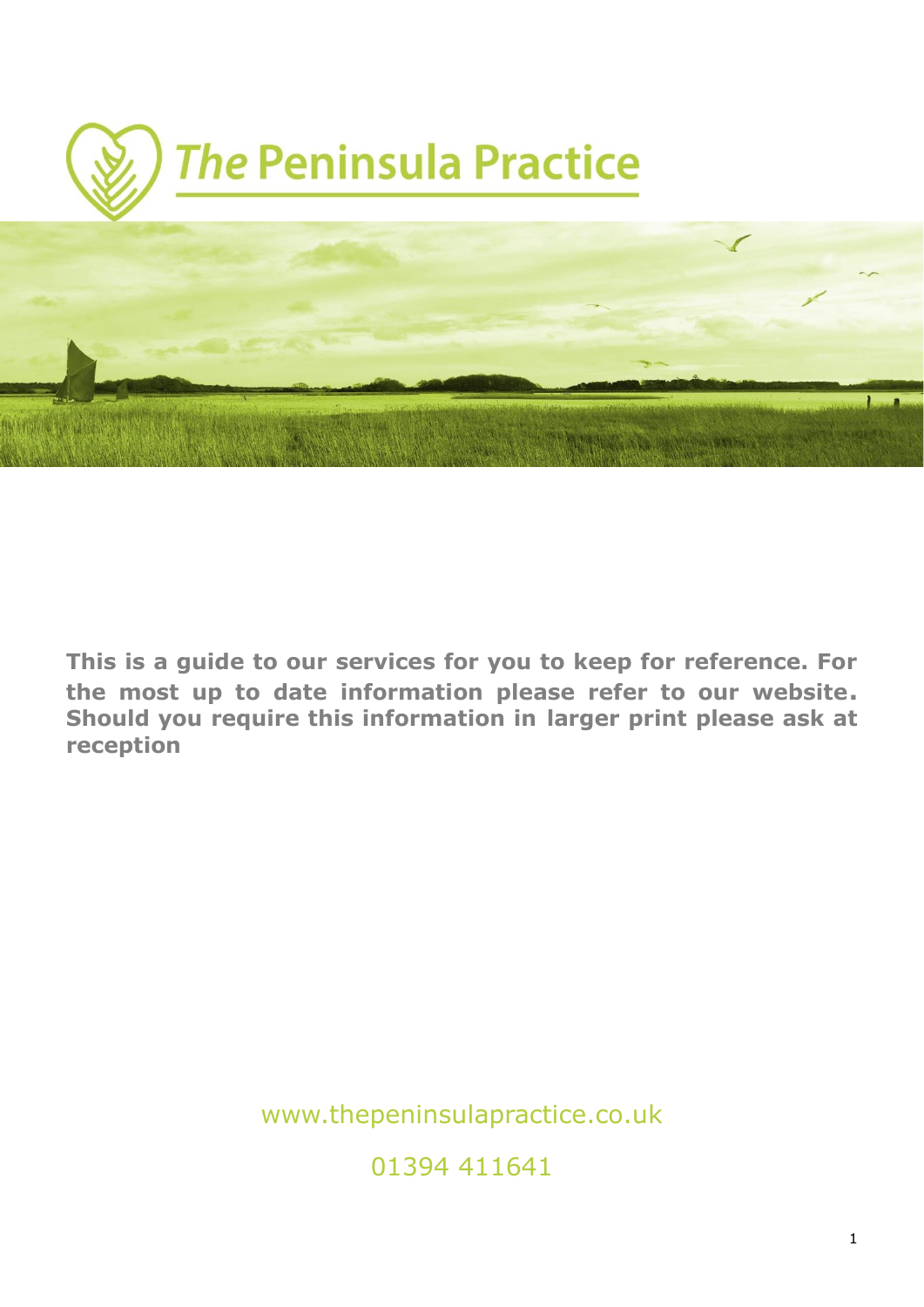The Peninsula Practice provides care for the following villages:

**Aldeburgh, Alderton, Aldringham, Bawdsey, Blaxhall, Boyton, Bromeswell, Butley, Capel St. Andrew, Chillesford, Eyke, Friston, Gedgrave, Hollesley, Iken, Knodishall, Leiston, Orford, Ramsholt, Rendlesham, Shingle Street, Shottisham, Snape, Sudbourne, Sutton, Tangham, Thorpeness, Tunstall, Wantisden**

The practice covers an area known as 'The Peninsula', which stretches from the River Deben in the south to the River Alde/Ore and beyond in the north. This is a large rural area, which inevitably affects the way we work.

However, despite cuts and threats to the health service, we at The Peninsula Practice are determined to provide an exceptional service, where getting appointments, establishing diagnoses, treating promptly and individually as well as referring onto hospital when appropriate, are priorities.

We aim to provide an ever-improving service to our patients and would love to hear your views on how we can continue to do this. Please feel free to give us any helpful feedback, which could help us, enhance your healthcare. We welcome new patients, so if you live anywhere in the area please get in touch. You will need to complete a registration form that is available on our website or from reception at one of the surgeries.

## **Named Accountable GP**

All patients at The Peninsula Practice have a named GP (usual GP) who is responsible for patients overall care at the Practice. If you would like to know who you're named GP is, please ask during your next consultation or at reception.

This will not affect patients care and you can see any available GP at the surgery. The named accountable GP will take lead responsibility for the co-ordination of all services and ensure their delivery where required.

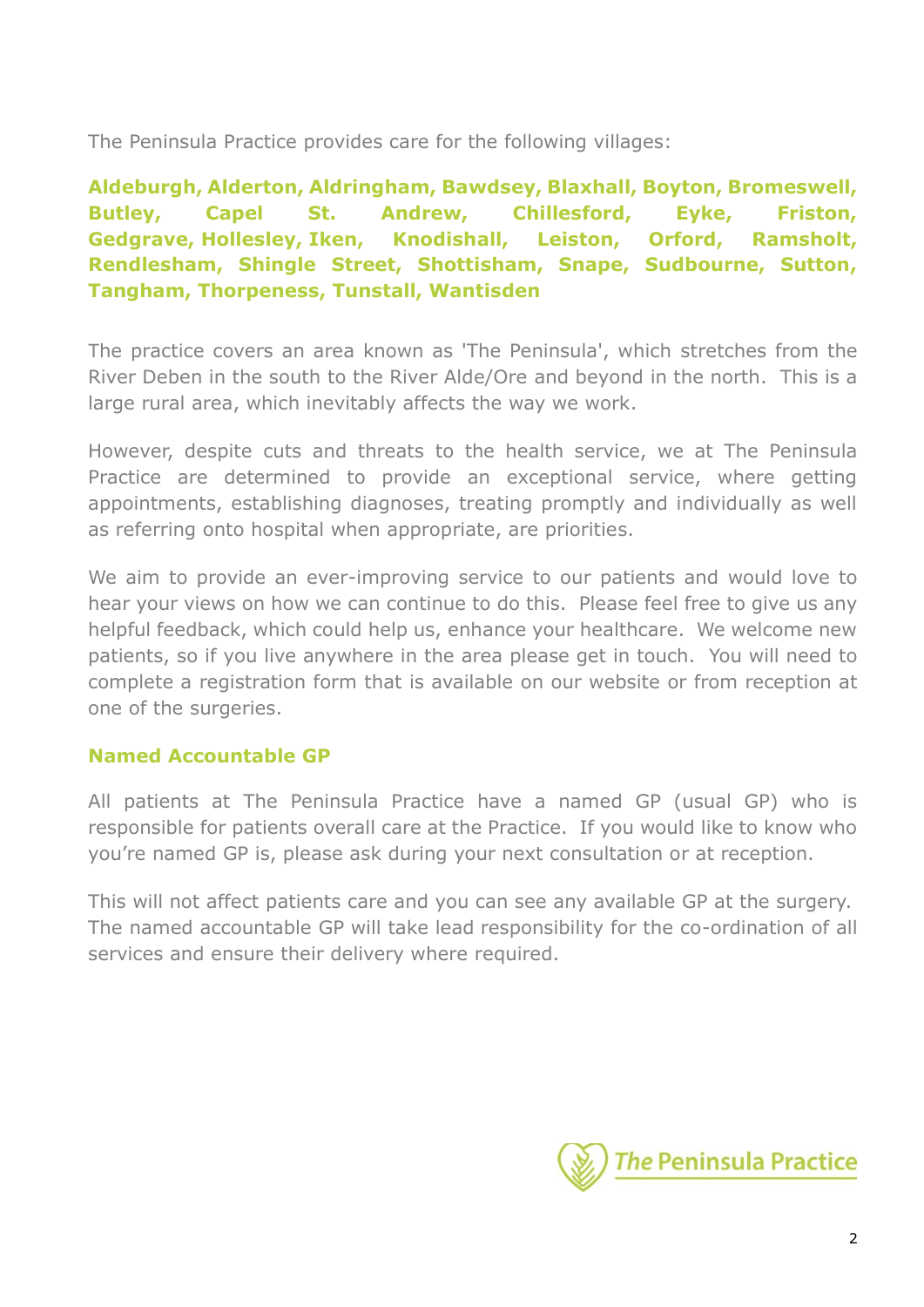# **Surgery Opening Hours**

The Peninsula Practice has purpose-built surgery buildings at Alderton, Orford, Aldeburgh and Hollesley. Alderton and Orford sites have fully operational dispensaries and all sites provide disabled access.

The practice as a whole is open every weekday from 8.00 -18.30.

Due to the large practice area, it may be necessary to travel a little further to another branch of the surgery within the practice in order to be seen sooner. Whilst you may live close to a particular surgery/branch, you are considered a patient of The Peninsula Practice and as such are welcome at any site.

| <b>DAY</b> | <b>ALDERTON</b> | <b>ORFORD</b>  | <b>ALDEBURGH</b> | <b>HOLLESLEY</b> |
|------------|-----------------|----------------|------------------|------------------|
| Monday     | $8.00 - 14.30$  | $8.00 - 18.30$ | $8.00 - 18.30$   | $13.30 - 17.30$  |
| Tuesday    | $8.00 - 18.30$  | <b>CLOSED</b>  | $8.00 - 18.30$   | <b>CLOSED</b>    |
| Wednesday  | $8.00 - 18.30$  | $8.00 - 13.00$ | $8.00 - 18.30$   | <b>CLOSED</b>    |
| Thursday   | $8.00 - 18.30$  | $8.00 - 13.00$ | $8.00 - 18.30$   | <b>CLOSED</b>    |
| Friday     | $8.00 - 18.30$  | $8.00 - 13.00$ | $8.00 - 18.30$   | <b>CLOSED</b>    |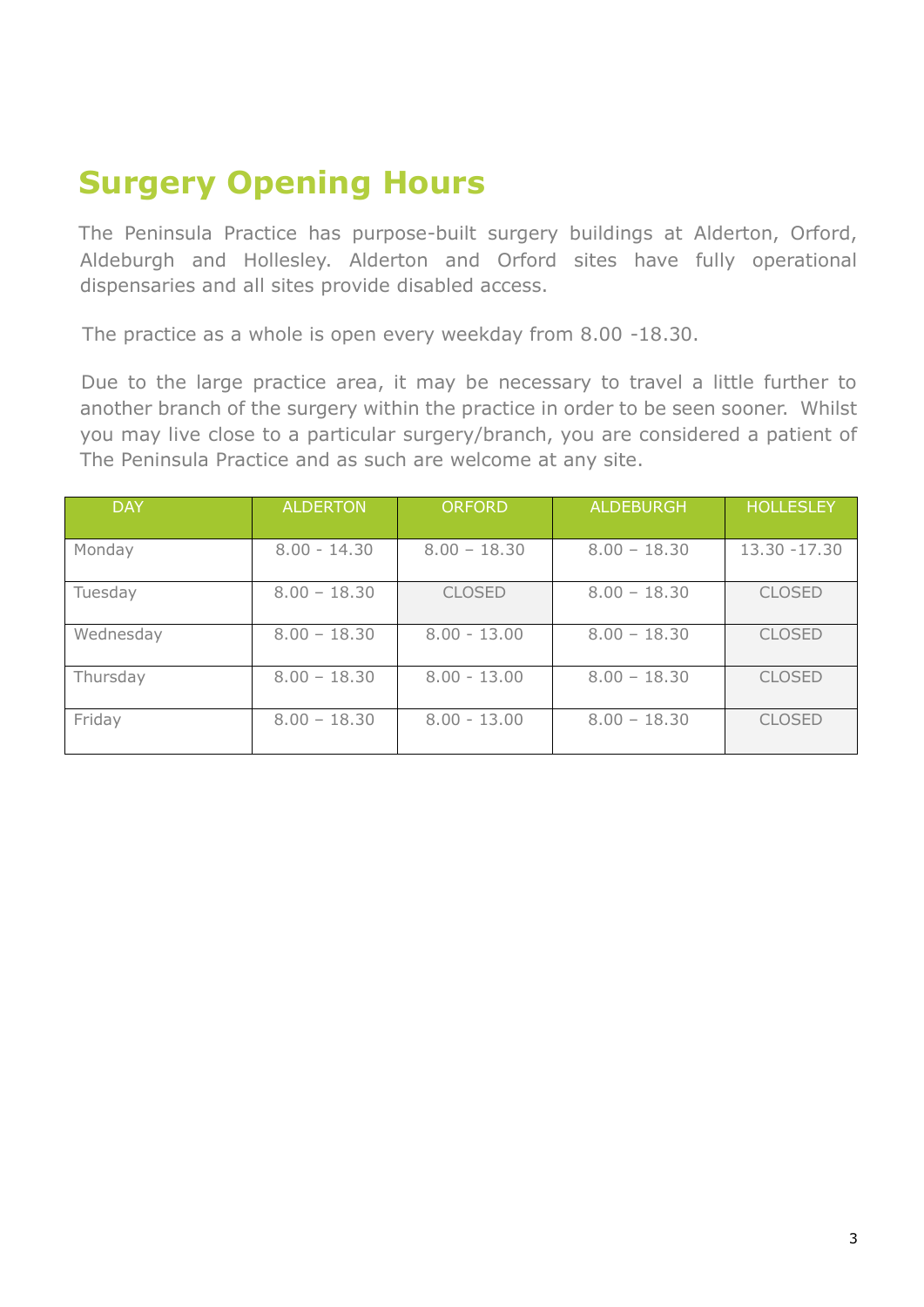

# **OUT OF AREA REGISTRATIONS**

New arrangements introduced from January 2015 give people greater choice when choosing a GP practice. Patients may approach any GP practice, even if they live outside the practice area, to see if they will be accepted on to the patient list.

The new arrangements mean GP practices now have the option to register patients who live outside the practice area but without any obligation to provide home visits.

Out of area registration (with or without home visits) is voluntary for GP practices meaning patients may be refused because they live out of area.

If your application is considered the GP practice will only register you without home visits **if it is clinically appropriate and practical in your individual case**.

To do this we may:

- Ask you or the practice you are currently registered with questions about your health to help decide whether to register you in this way.

- Ask you questions about why it is practical for you to attend this practice (for example, how many days during the week you would normally be able to attend).

If accepted, you will attend the practice and receive the full range of services provided as normal at the surgery. If you have an urgent care need and the surgery cannot help you at home we may ask you to call NHS 111 and they will put you in touch with a local service (this may be a face to face appointment with a local healthcare professional or a home visit where necessary).

We may decide that it is not in your best interests or practical for you to be registered in this way.

Once the service commences in this area if you feel you fall into this category, please inform the Receptionist when you return your forms, as it may take a few more days to complete your registration. This is to enable us to make the above decisions.



# **APPOINTMENTS**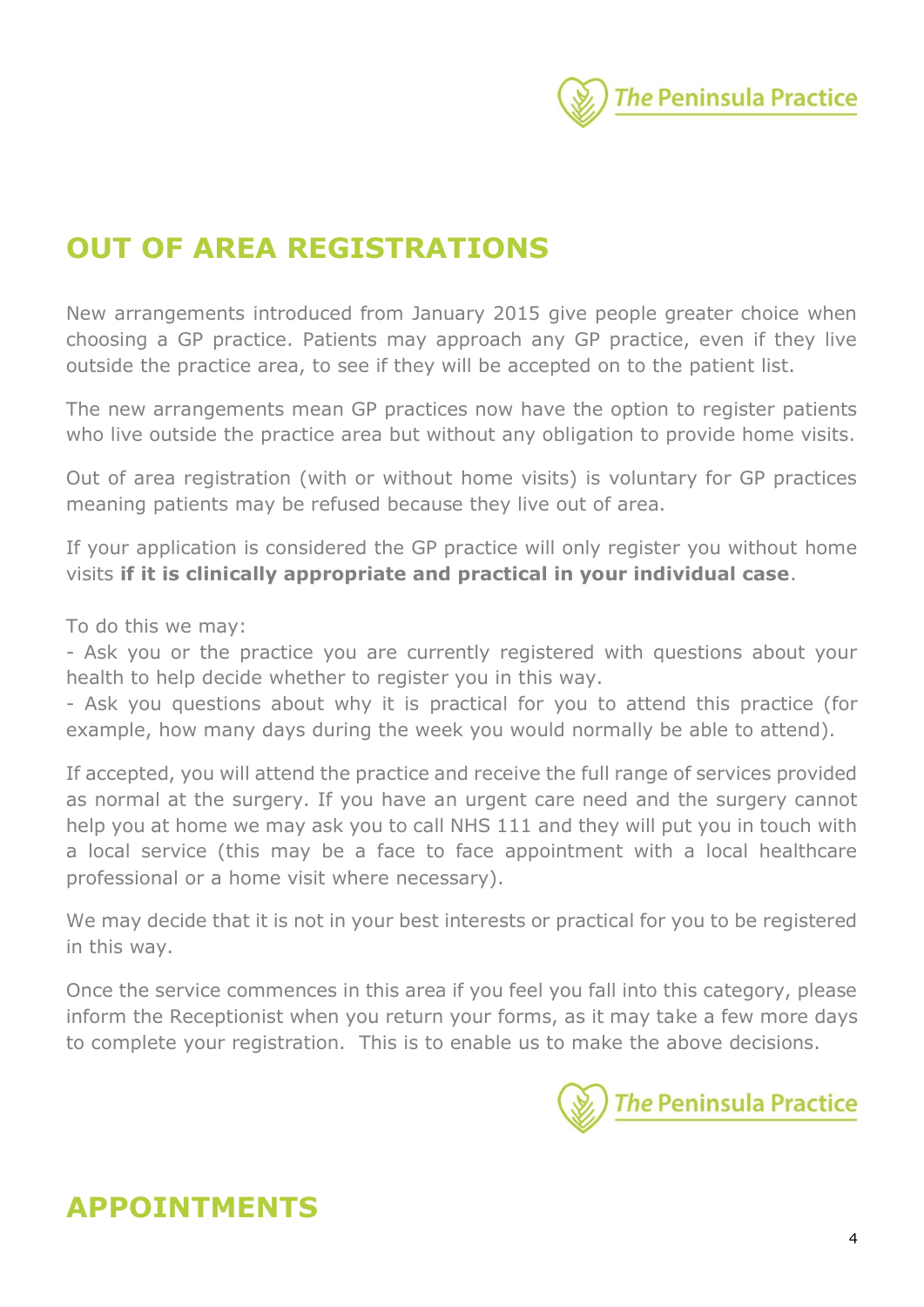# **EMERGENCY IF YOU ARE TELEPHONING WITH SYMPTOMS OF AN EMERGENCY NATURE (I.E. TIGHT CHEST PAINS/SUDDEN PHYSICAL WEAKNESS/BREATHING DIFFICULTIES) PLEASE CALL 999**

### **MAKING AN APPOINTMENT WITH A GP OR NURSE PRACTITIONER**

The Peninsula Practice is open from 8.00am to 6.30pm weekdays for you to make an appointment with a GP, Nurse Practitioner, Practice Nurse, Health Care Assistant, Physiotherapist etc.

Our Care Navigators will ask you the reason for your call in order for them to direct you to the most appropriate health care professional.

If you would like the clinician to call you back at a certain time, please let us know. Our workload changes throughout the day and can be unpredictable, so a call back time cannot always be guaranteed, but we will always try to accommodate this.

After 4.00pm our appointment system switches over to **URGENTS ONLY.** Please do not call for a Nurse Practitioner or Doctor appointment after this time unless it is a genuine medical urgency that cannot wait until the next day.

### **eCONSULT**

eConsult is available via our website. It enables patients' to seek online advice from their GP. It also gives patients' the option of requesting general or administrative advice. Plus eConsult offers self-help information from the NHS and advice or help from appropriate local services.

To access this service please go The Peninsula Practice home page and click on the link



### **HOME VISITS**

### **If possible please phone the surgery before 10am if you require a home visit.**

A doctor or nurse may phone you back as it may be that your problem can be dealt with by telephone advice, or indeed arrange a hospital attendance. House visits are only available for patients who are housebound because of illness or disability. Please remember that several patients can be seen in the practice in the time that it takes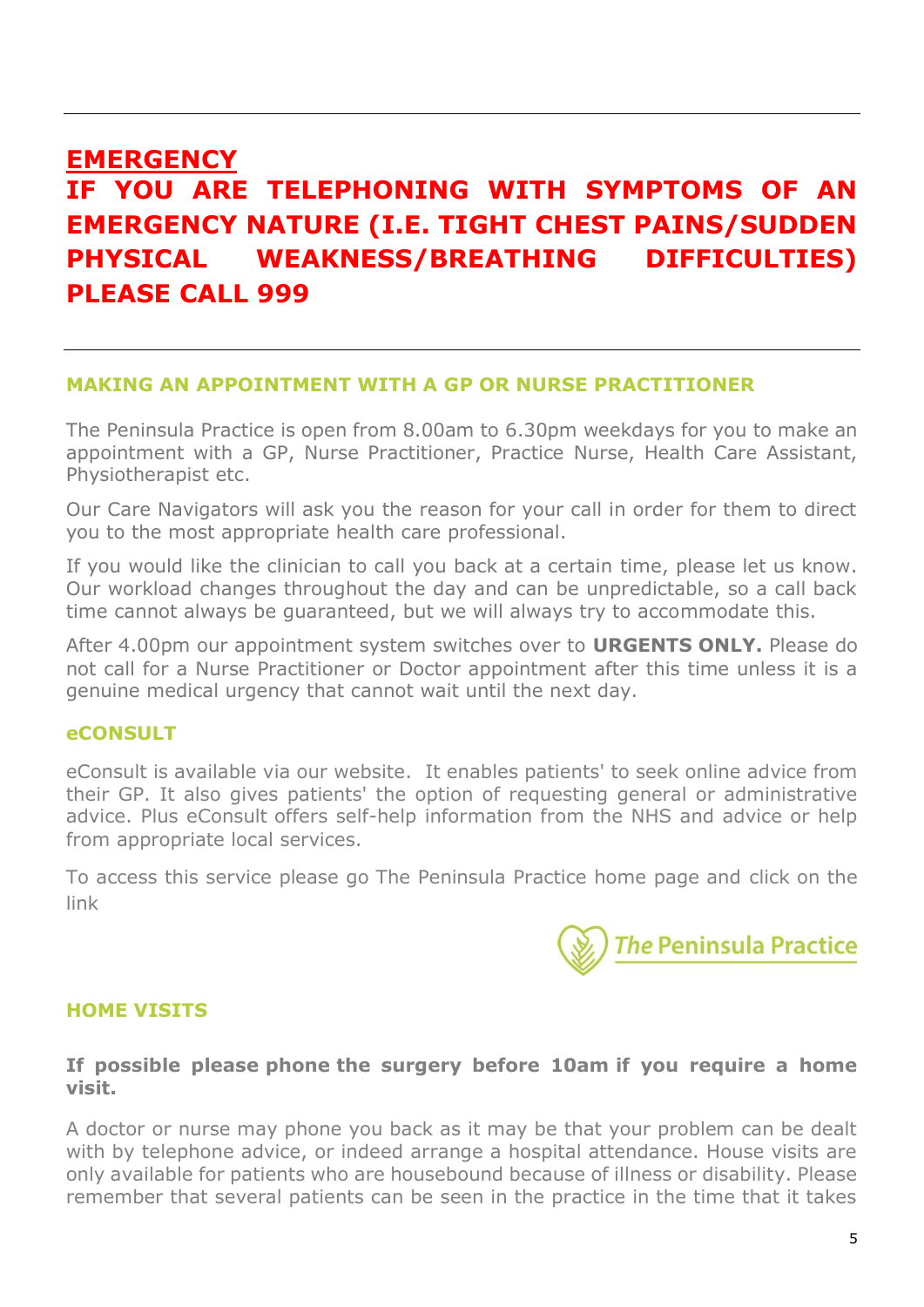to make one home visit. There are also better facilities for examining and treating patients at the surgery premises.

## **OUT OF HOURS**

For urgent medical problems between 6.30pm-8.00am, weekends and bank holidays, the Out of Hours service provide medical attention. Please call **111** for this service. Telephone calls to the surgery when we are closed are automatically transferred to NHS 111 at no additional cost while the caller waits.

You can also get medical advice 24 hours a day from **NHS 111** on **111** or medical information online at NHS Choices: www.nhs.uk.

## **GP Trainee Appointments**

The Peninsula Practice has been approved as a training practice by the East of England Deanery whereby qualified doctors who choose general practice as their speciality will train alongside our GP's.

You may be offered and appointment with trainee GP's who will always be under close supervision by one of our GP's as necessary.

## **Booking Online Appointments**

You can book appointments online. Before you are able to use this service you must first register for online access, please complete the Online Access Registration Form found on our website [www.thepeninsula-practice.co.uk](http://www.thepeninsula-practice.co.uk/) or available at reception.

## **Extended Opening Hours**

The surgery offers extended hours appointments (outside of our main opening Hours of 08.00-18.30) at various times and surgeries. Please ask at reception.



## **GP+ Appointments**

Suffolk GP+ is for people who urgently need a doctor's appointment or are unable to see their GP during normal GP hours.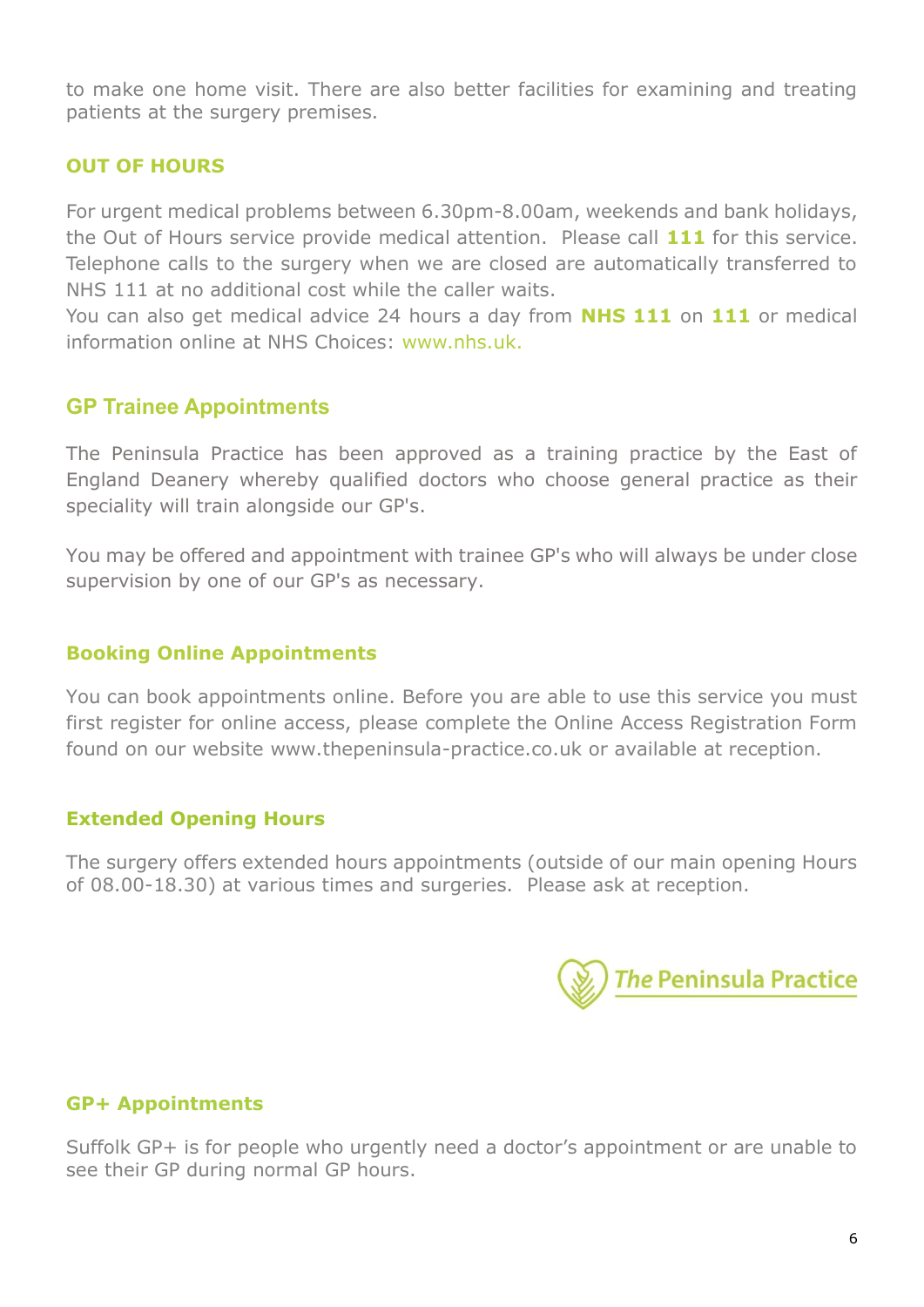Appointments can be made via the practice reception during our usual opening hours. Please note patients cannot refer themselves to this service.

The service is staffed by local Suffolk GPs and Nurse Practitioners in Ipswich, Felixtowe, Stowmarket, Leiston and Wickham Market and is an NHS service delivered by the Suffolk GP Federation. You will receive a booked appointment and will be seen by a local GP or nurse who will have access to your medical records (once consent is given).



# **THE PENINSULA PRACTICE TEAM**

**Dr Lindsey Crockett** BSc (Hons), MBBS, MRCGP, DFSRH, (Partner)

Qualified in 1999 at Royal London and Bart's hospital. She was a GP in Surrey until January 2010 when she moved to Suffolk. "In the time I've been here I have felt privileged to be part of an excellent team where the individual needs of every patient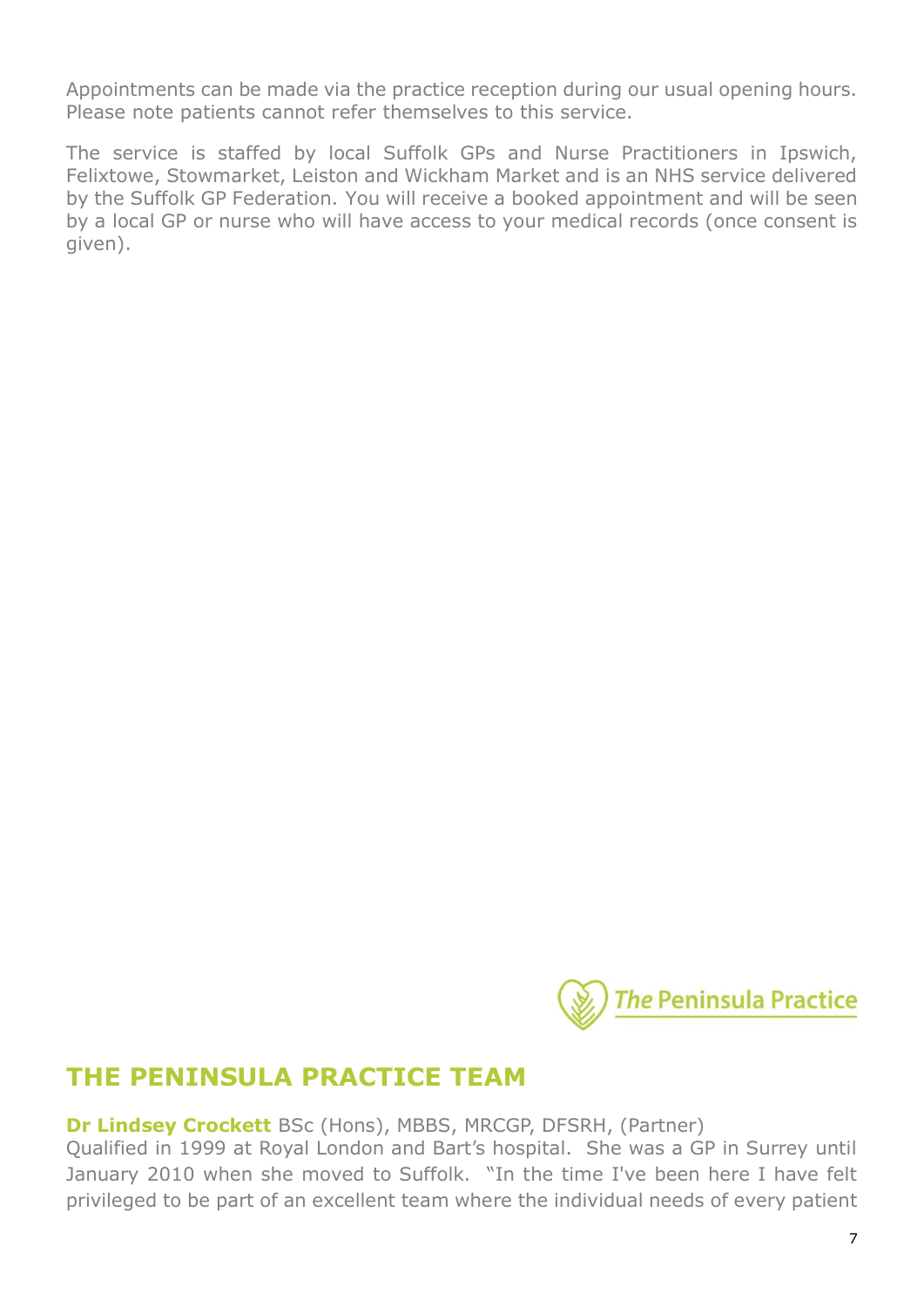is attended to. I have a particular interest in women's health, drug & alcohol issues and emotional health". Dr Crockett is also a qualified GP trainer and the Peninsula Practice is a training practice where qualified hospital doctors can work with us whilst training to be GPs.

## **Dr Gihan Nanayakkara** Ph.D, MRCGP, MbChB, BSc (Salaried GP).

Having studied as an undergraduate and then going on to research tropical disease and dermatology at King's, Guy's and St Thomas' London, he qualified in medicine in 2011 from Warwick University. Dr Nanayakkara moved to Suffolk in 2014 where he did part of his GP training at the Peninsula Practice, before joining as a salaried GP in 2017. "I had such a wonderful and welcoming experience training at the Peninsula Practice, from staff and patients alike, that I was certain I wanted to return to join the team."

# **John Scott** MBBS MRCGP (Salaried GP)

Dr Scott qualified at The London Hospital in 1979. After his first hospital jobs in Ipswich and then GP Training in Bury St Edmunds, he became a GP in Stowmarket in 1983. An interest in Palliative Medicine lead him to work full time at St Nicholas' Hospice in Bury St Edmunds for 3 years until leaving in 2003 to become a GP in Thetford. He joined the Aldeburgh Surgery in 2019 having moved from Bury St Edmunds to the Framlingham area. His interests include walking, spending time with his two young grandchildren and also driving his 1928 Humber.

**Jafar Shahabi** (Salaried GP)

**Mohammad Jubayer** (Salaried GP)

# **Nurse Practitioners**

Our very experienced Nurse Practitioner's work alongside the doctors in the practice to provide medical services. They hold their own nurse practitioner surgeries where they see patients to diagnose and treat both new and long terms conditions: this includes prescribing a wide range of medicines.

# **Nurses**

Our highly qualified senior nurses deal with a wide range of conditions and health concerns. They see patients for support, advice, screening and monitoring in many areas of disease management such as diabetes, asthma, COPD and hypertension. They also see patients for dressings, blood pressure checks, cervical screening, ear syringing, immunisations (routine and travel) etc.

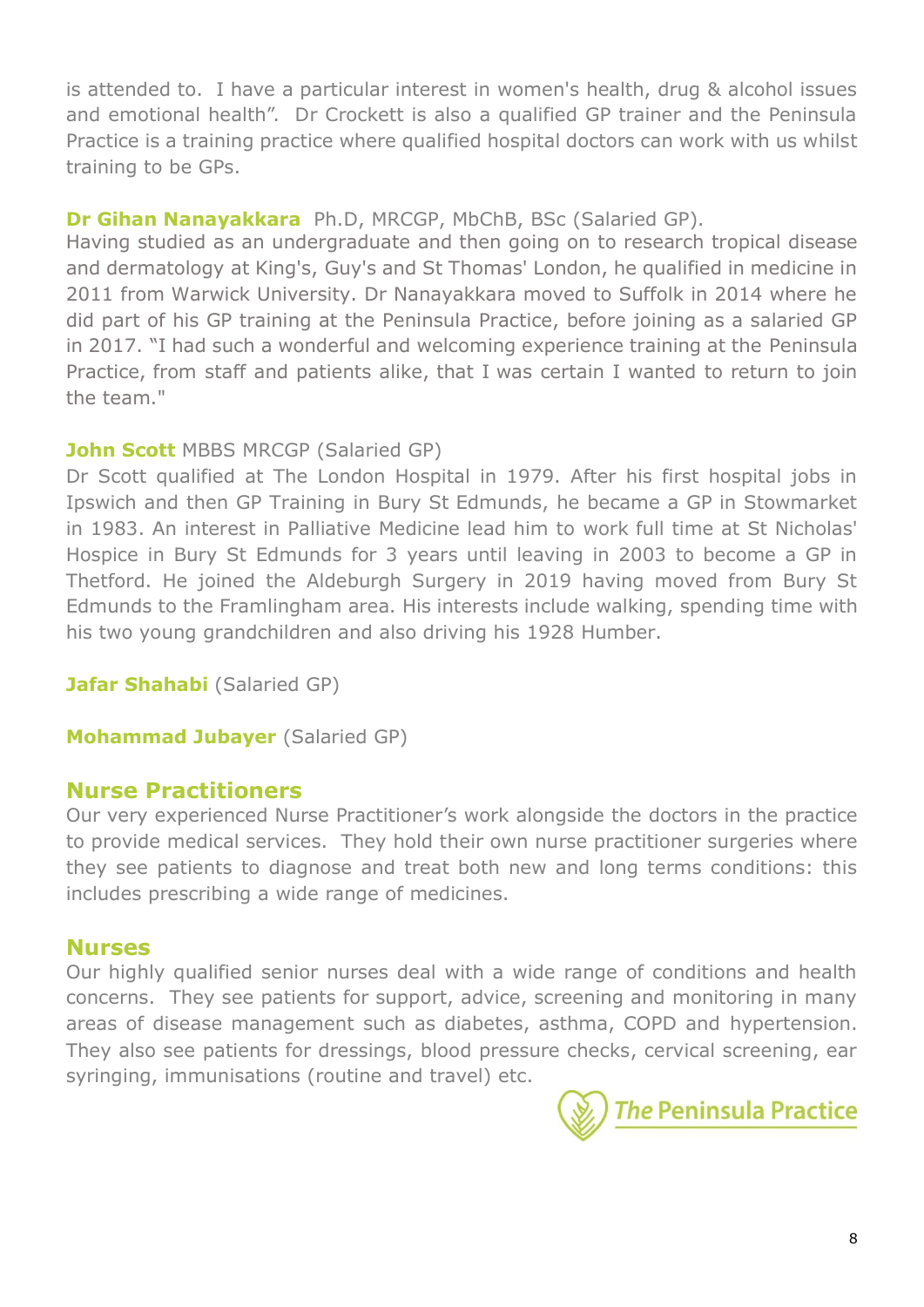### **Health Care Assistants (HCA)/Phlebotomists**

Our HCA's provide an ever-growing repertoire of supportive medical services for our patients. These include blood tests, wound care, ECG's, blood pressure monitoring etc. The phlebotomist holds clinics to take bloods.

#### **Practice Manager and Administrative Team**

Our managerial and administrative team have responsibility for the organisation and running of the practice. They are on hand to respond to operational and business issues.

### **Reception Care Navigators**

Our team of Reception Care Navigators provides patients with a first point of contact and will help direct them to the most appropriate source of help and information. They will ensure that you are booked with the right person the first time.

#### **Dispensary**

Our team of dispensers run the dispensaries at Alderton and Orford surgeries. Together they provide a comprehensive and convenient service for dispensing repeat prescriptions as well as efficiently preparing acute medication as it is prescribed during consultations. Please note that we require at least 72 hours within full working days for repeat prescription requests to be processed.



# **Community Clinical Services**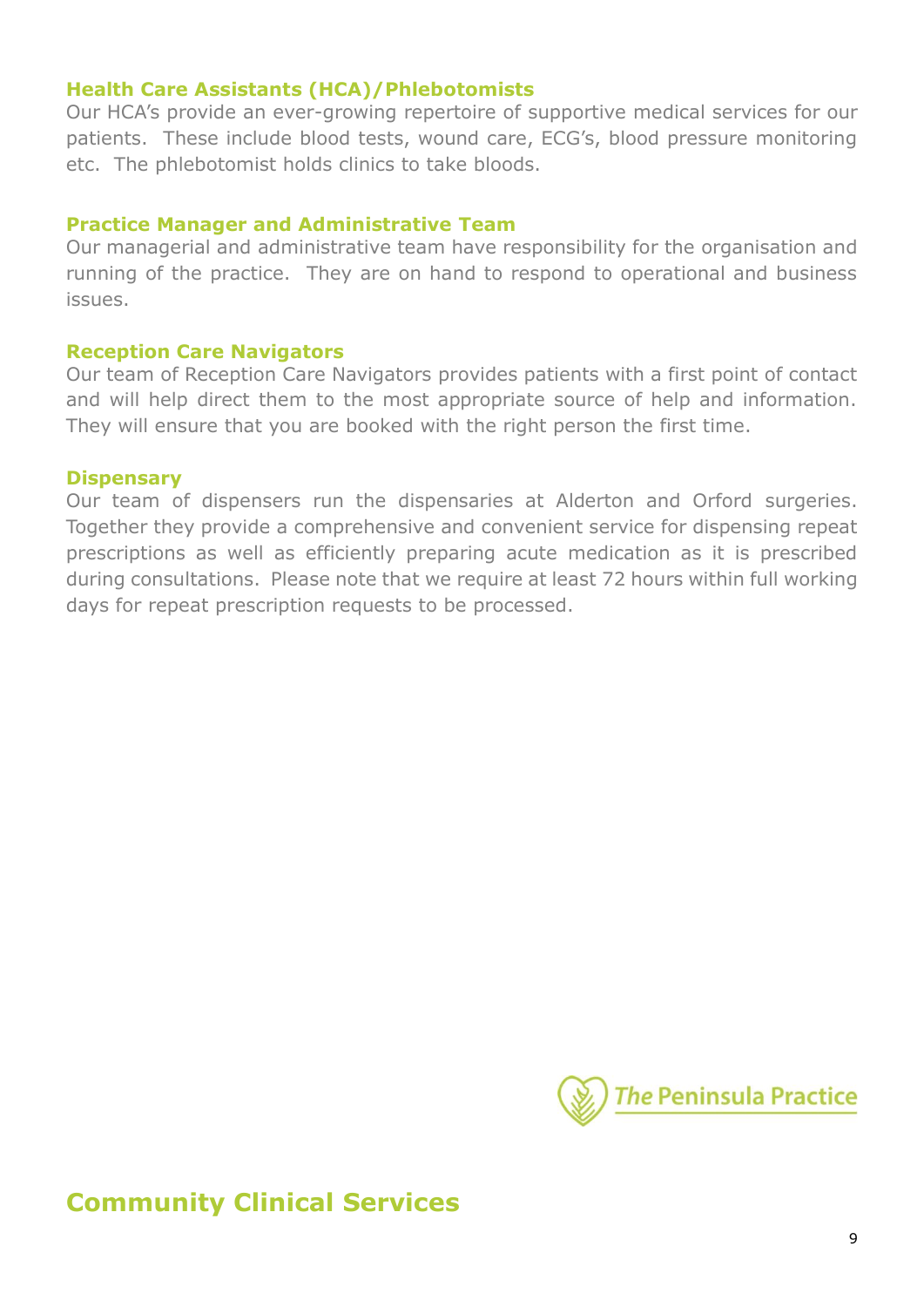#### **District Nurses**

The District Nurses work in a team in the community, sharing the care of our patients who are not able to get to the surgery. They have great expertise in all areas of district nursing including wound care, palliative care and continence care. The district nurses also provide leg ulcer clinics. The initial referral to the district nurse is usually through the surgery or from hospital.

### **Maternity Care**

The doctors share the care for women during pregnancy with our community midwife team, who are based in Woodbridge. Patients can self refer when newly pregnant or attend the surgery for an appointment with a doctor. Patients are welcome to attend both midwife-led clinics and their GP for their antenatal care. The community midwife holds regular antenatal clinics at the surgery. Please check on the website or telephone the surgery for where and when she will attend.

### **Health visitors**

The health visitor works with the community health visitor team alongside the doctors and midwife to provide specialist advice on childcare. They carry out routine health checks on babies and children under five and give advice and help on growth, development, feeding, and behaviour and sleep patterns amongst many other things. Clinic information is available on our website or via the surgery.

### **Hospice and Macmillan Nurses**

The service specialises in helping people with cancer & other end of life illnesses. Support is available from the surgery as well as the hospice. Please call us for further advice.

### **Mental health, Psychology and Counselling**

We are able to offer in-house psychological support via the Suffolk Wellbeing Service team who see patients for assessment, self guided Cognitive Behavioural Therapy (CBT) or one to one CBT sessions at all the surgery branches. Patients can now self refer to the team by calling 0300 123 1781. Information can be found on their website [www.readytochange.org.uk](http://www.readytochange.org.uk/)

Patients with drug and alcohol issues can either self refer or be referred by their doctor to local support teams.



#### **Private Clinical Services**

Services requested by patients such as private medical examinations or completion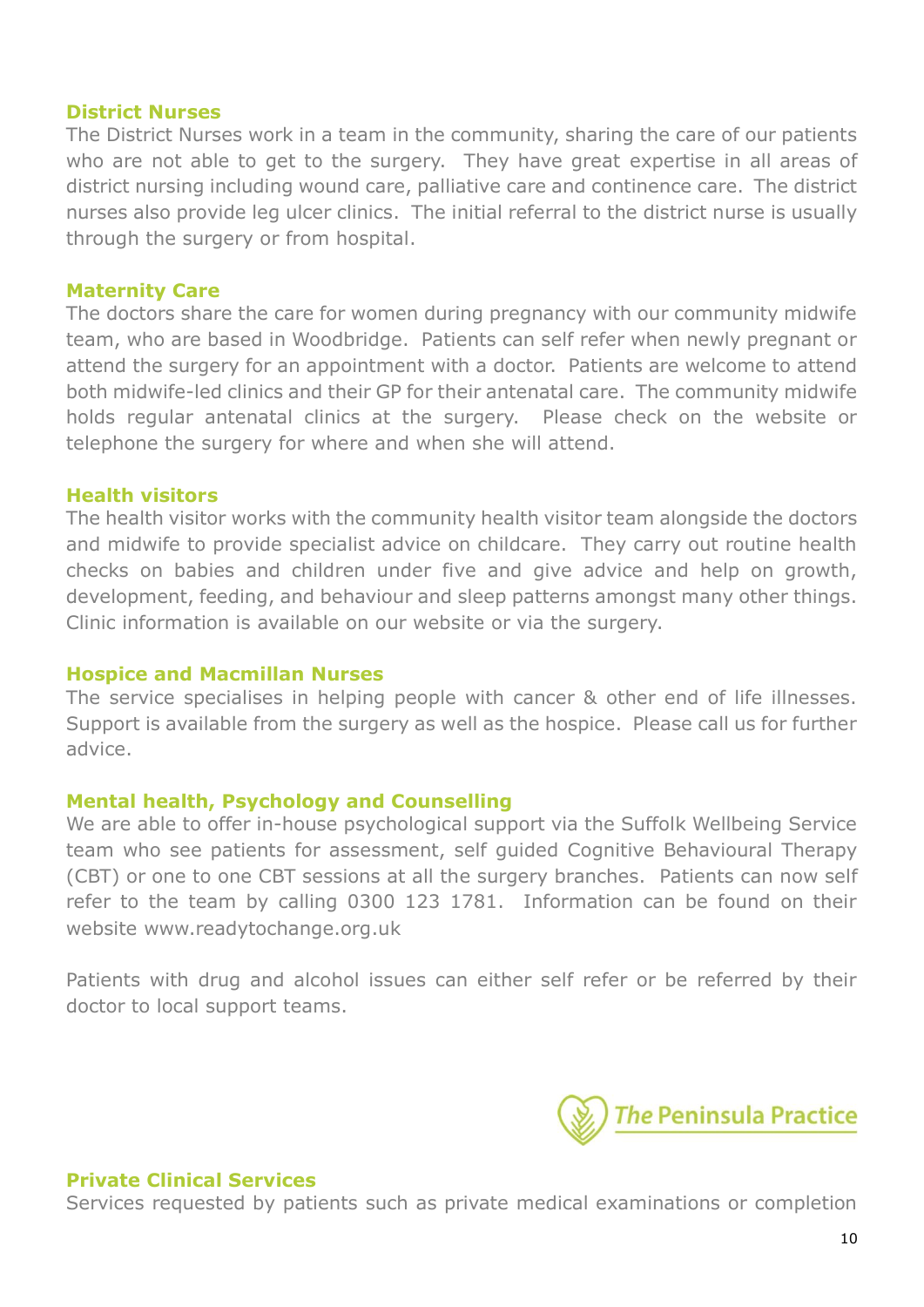of insurance claim forms etc. are non NHS services and the clinicians are entitled to charge a fee.

Details of fees are displayed on the notice board in our waiting rooms. Please ensure you are aware of these fees before booking your appointment.

**Our website has up to date information about our services and a wealth of healthcare information. Please also refer to this for latest information on any health alerts. [www.thepeninsulapractice.co.uk](http://www.thepeninsulapractice.co.uk/)**

## **Repeat Prescriptions**

We offer an online repeat prescription ordering service via our website. Before you are able to use this service you must first register for online access, please complete the Online Access Registration Form found on out website [www.thepeninsula](http://www.thepeninsula-practice.co.uk/)[practice.co.uk](http://www.thepeninsula-practice.co.uk/) or available at reception.

Repeat prescriptions can also be requested in person at the dispensary or by post. Please ask at dispensary for protected personal access to this service.

## **Booking, Viewing & Cancelling Appointments**

We also offer the ability to book, cancel or view appointments online. Before you are able to use this service you must first register for online access, please complete the Online Access Registration Form found on out website [www.thepeninsula](http://www.thepeninsula-practice.co.uk/)[practice.co.uk](http://www.thepeninsula-practice.co.uk/) or available at reception.

# **Registering Online**

This website service allows new patients to download a registration form online and by completing the health questionnaires and providing helpful medical information this will assist smooth transition from your previous GP. *Please bring all completed forms to the surgery*. All new patients are invited to come for a new patient check. This is particularly important if you have an ongoing condition and should be arranged within 6 weeks of registering.

# **Change of Personal Details**

If your address, telephone or other details change you can use the website to add this information. You can also provide up to date information via the website such as adding your mobile telephone number.

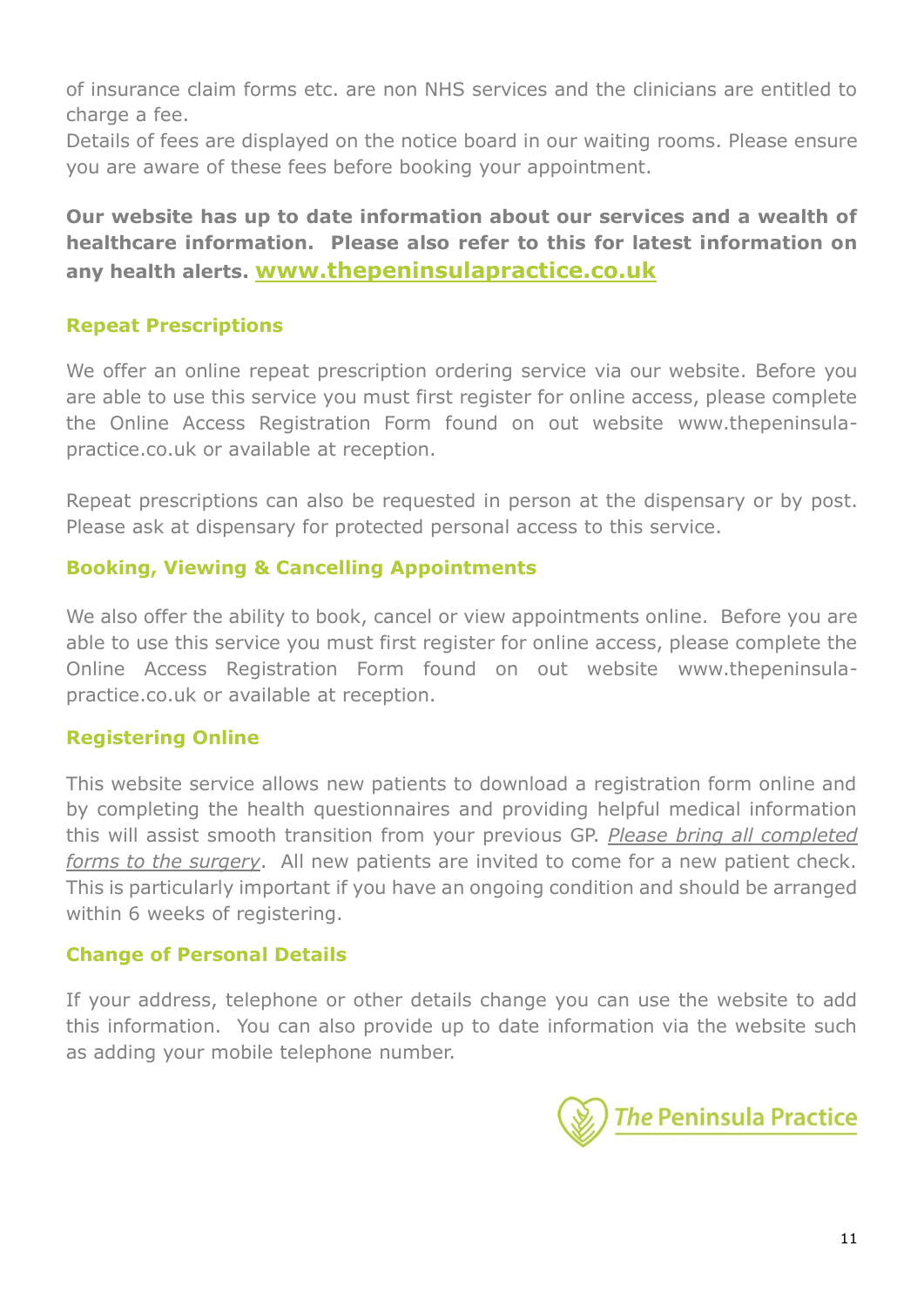



# Patient Online: Records Access 'It's your choice' Changes to Patient Online Records Access

Previous access was only for Repeat Prescriptions and Online-GP appointments.

There is now a new facility to be able to view a patient summary of your records, which at present will only include Medication, Allergies and Sensitivities.



If you wish to have access to your patient records, you will now have to prove your identity and complete a form before we can allow you access – please speak to a member of staff.

All children over the age of 14 will have to do a new registration, in person (not parent/guardian) for all online access.

Please note patients already registered for online access – will need to request a new registration in order for you to have access to your patient summary – if you do not wish to use this you can carry on using your old username and password with access to GP appointments and repeat prescriptions.

*The practice has the right to remove online access to services for anyone that does not use them responsibly.*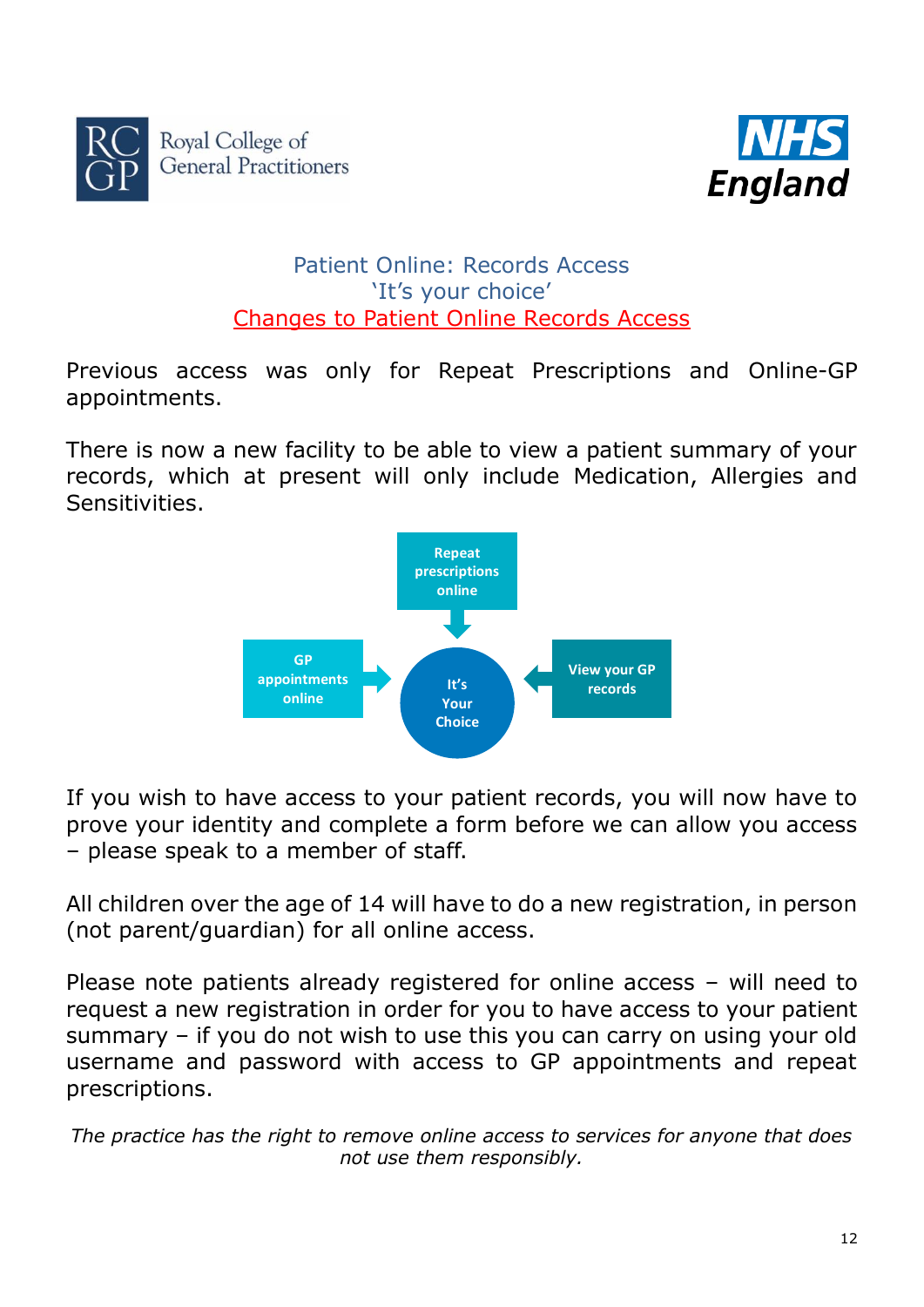# **SERVICES & CLINICS**

We run a range of clinics from general medical services to enhanced services not necessarily available in every surgery nationwide. They are listed here. For more detailed information on any of these please call the surgery or check our website.

### **Asthma & COPD (Chronic Obstructive Pulmonary Disease)**

Our nurses specialise in care of chronic respiratory conditions and offer support to patients. These include tests to monitor control, advice on inhaler types and technique, symptom control and general lifestyle support.

### **Child Health & Immunisations**

All new babies are invited to attend for a check up at 6 weeks of age. The local health visiting team provides health screening for all children under 5 years. Immunisations are given by our nurses from 2 months of age and you will be alerted for pre-school immunisations when your child reaches the appropriate age.

## **Chiropody**

NHS chiropody is available for some patients (i.e. elderly/diabetic patients) in by self-referral at podiatryreferrals.co.uk or a referral from your doctor. The surgery also offers a Private Chiropody Service at Alderton, Orford & Aldeburgh. There is a fee attached to this service, please ask at reception.

### **Contraception/Family Planning Services**

A full contraception and sexual health service is available including emergency contraception, pill checks, Chlamydia screening and long acting contraception such as injectables, implants and intra-uterine coils. Some of our practice nurses are also trained in advising patients on contraception, pre-conceptual care and sexual health. Dr. Crockett is the lead contraception and sexual health GP for the practice and appointments can be made at all surgeries for this service.

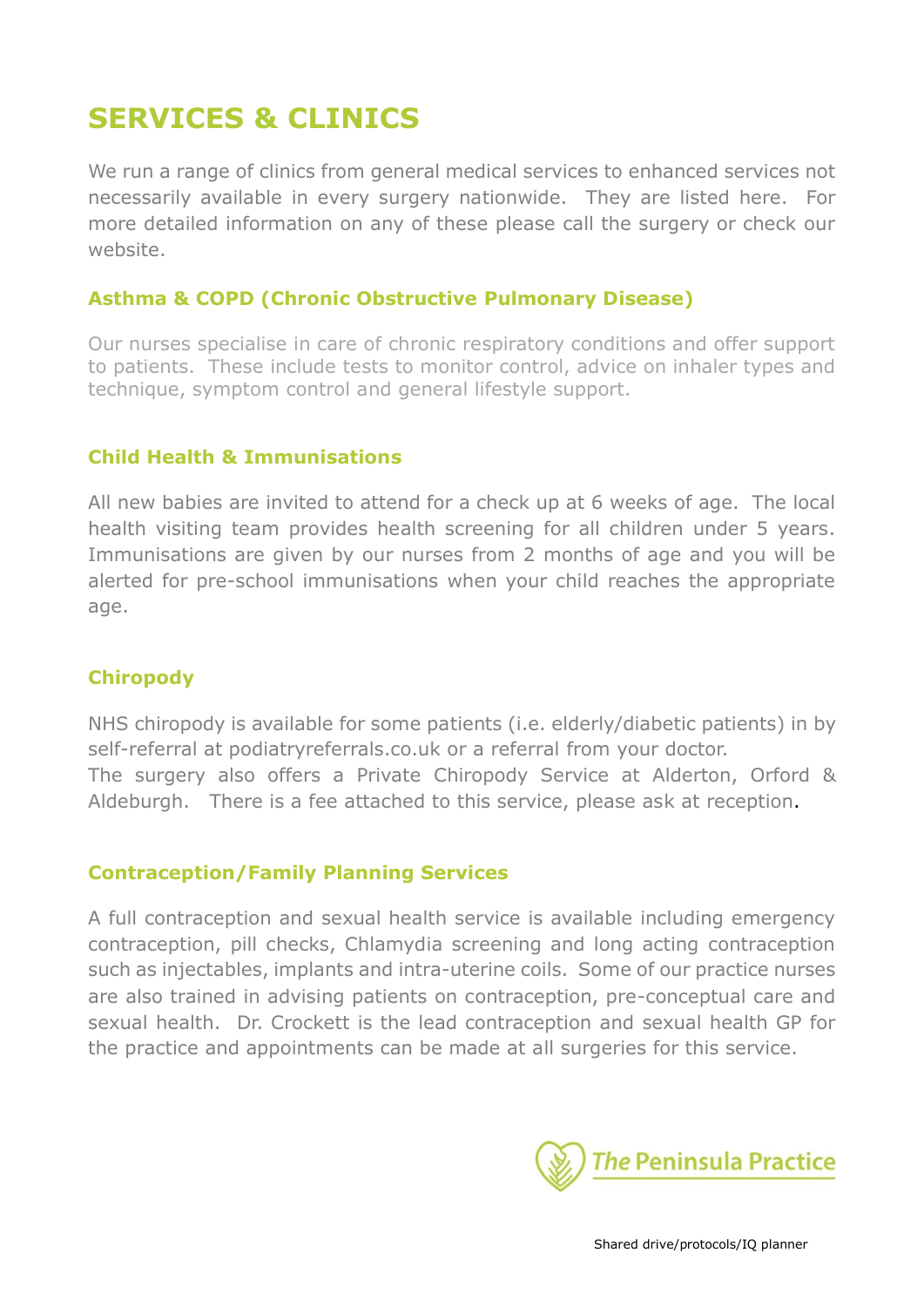### **Diabetes**

Every patient with diabetes is offered at least an annual review for monitoring (i.e. blood tests, foot checks, BP & weight etc.) and discussion of diabetes control management. This normally involves a comprehensive appointment with the nurse and sometimes followed up by an appointment with a doctor one week later as appropriate.

### **Flu clinics**

These are held annually in the autumn when the vaccine against the most virulent flu strains are prepared and sent to surgeries nationally. All patients aged 65 and over, plus other patients in certain 'at risk' groups are invited to these clinics. The dates of clinics and details will be advertised in the early autumn at all surgeries and on our website.

### **Hypertension Monitoring**

Patients with high blood pressure are closely monitored with blood pressure checks, lifestyle advice, annual blood tests and medication reviews.

### **Medication Reviews**

Patients on repeat medication are reviewed to ensure that the treatment they are receiving is still appropriate and assisting the condition for which it is prescribed. These appointments are an opportunity for patients to have a detailed review of their condition as well as to consider further investigations.

### **Minor Surgery**

Some minor surgical procedures and joint injections are available at The Peninsula Practice. Please make an appointment and a clinician will initially assess and discuss the options before arranging a definitive procedure as appropriate.

### **Physiotherapy**

Patients can refer themselves for physiotherapy (or at home if necessary) online at [www.ahpsuffolk.co.uk.](http://www.ahpsuffolk.co.uk/) If you do not have internet access please contact reception.

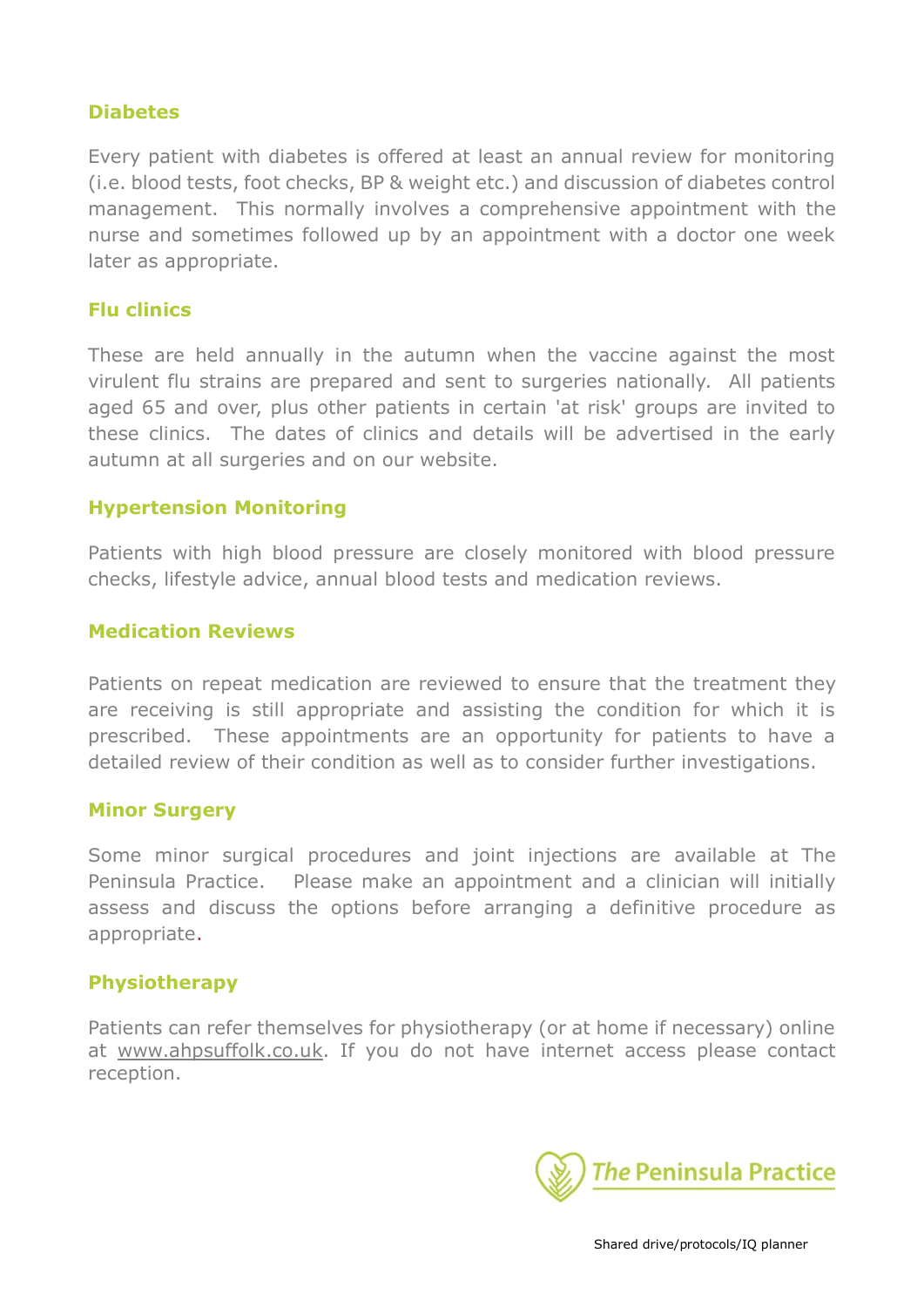### **Smoking Cessation**

Stopping smoking is one of the most important things you can do to improve your health but we know that one cannot tackle this without feeling the motivation to do so. Our nurses provide comprehensive support for when that moment may come and offer advice as well as prescriptions where appropriate to help smokers give up.

### **Travel Vaccinations**

We provide a foreign travel service. This includes yellow fever. Please complete a form from reception or online from our website for the practice nurse to ascertain your needs. This should be done at least 8 weeks before travelling. Call the surgery 3 working days after submitting your form when an appropriate appointment will be arranged for you.

*Please note that some vaccinations are not provided under NHS services and will be charged a private fee. Please note: Yellow fever vaccinations can only be given at Alderton surgery.*

### **Weight Loss Support**

Led by our nursing team, the practice offers advice and support for those patients wishing to lose weight for their health.

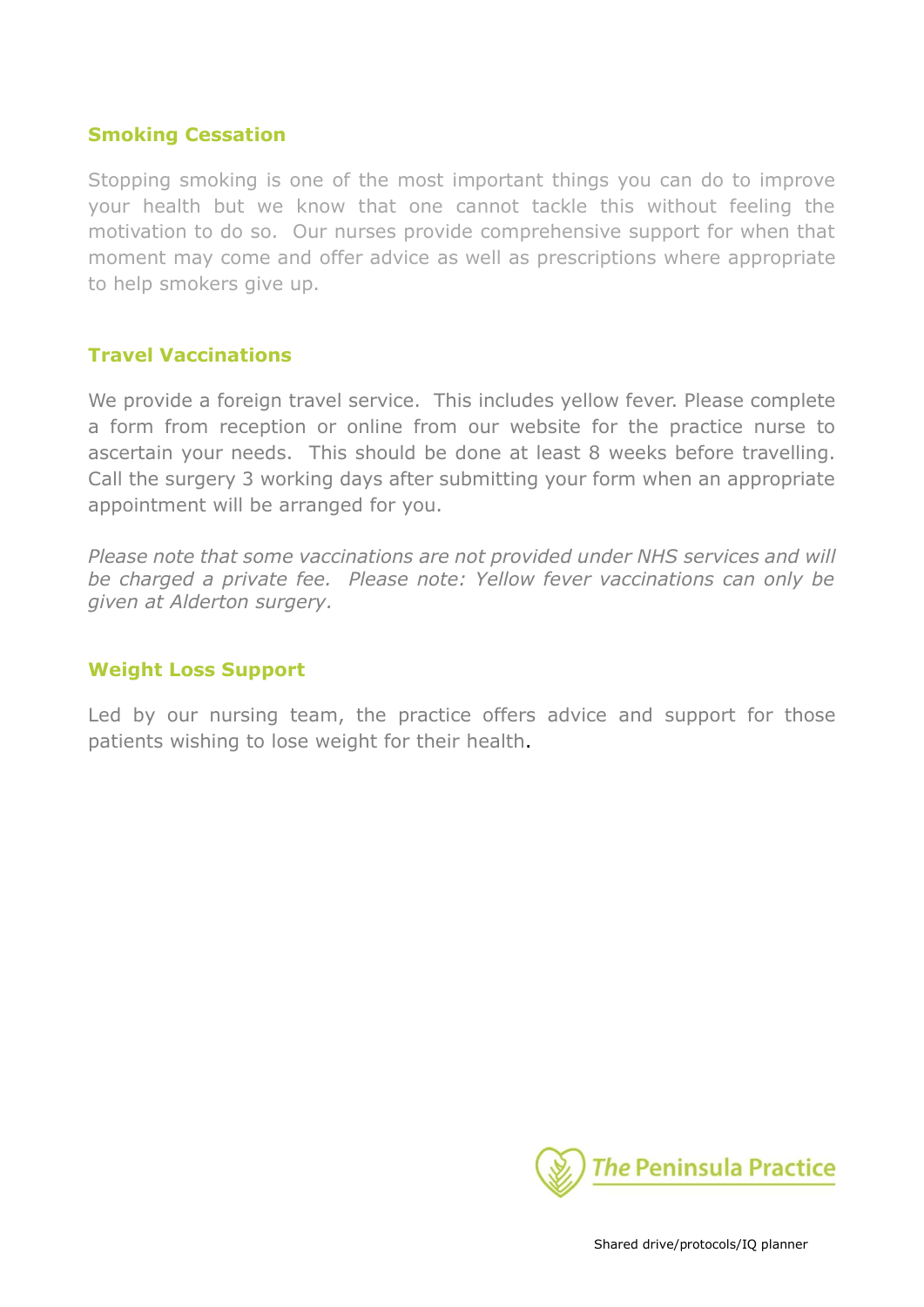# **Further Information**

### **Over the Counter Medicines**

We offer an extensive range of products at a competitive rate. These are displayed at both Alderton and Orford surgeries and our dispensers are happy to help with any queries.

### **Patient Confidentiality**

We respect your right to privacy and keep all your health information confidential and secure. It is important that the NHS keeps accurate and up to date records about your health and treatment so that those treating you can give you the best possible care. The information is available only to those involved in your care. You have the right to know what information we hold about you. If you would like to see your records, please speak to the Practice Manager.

### **Prescription Delivery Service**

For patients who have difficulty in getting to the surgery to pick up mediation (including repeat medications) we offer a free delivery service. This is intended for, but not exclusive to, those who are less mobile or do not have transport or for those without family/neighbours who can easily get to the surgery on their behalf. If you are interested in this service, which is discretionary, please discuss this with dispensary staff.

#### **The future of health needs you – Medical Research Projects**

This practice is part of a network of surgeries in Suffolk who host medical research on a regular basis. Findings from research studies are used by primary care health professionals to offer you the most appropriate care. Anyone registered with this practice could help shape the future of healthcare by helping with research projects that you may be invited to participate in. Projects might involve completing a questionnaire, agreeing to an interview with a researcher or taking part in a clinical trial. No patient identifiable information will leave the practice without explicit consent from the patient. We work with a local Primary Care Research Network (PCRN) facilitator who assists in the set-up and smooth running of adopted studies ensuring quality control standards are met and maintained throughout studies.

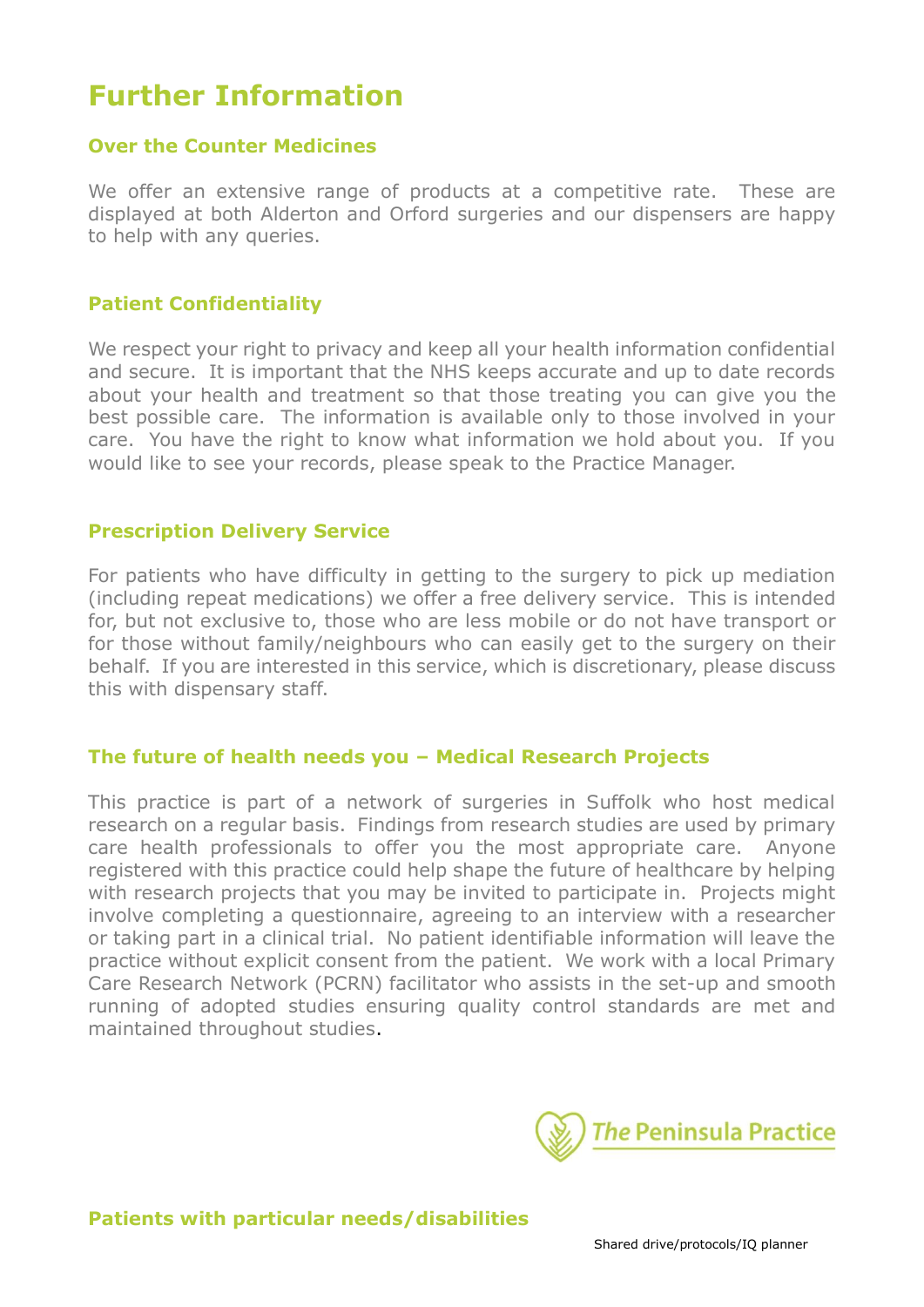Each of our surgeries has parking bays for disabled badge holders, have ramps and are accessible to patients using a wheelchair. We can arrange interpretation and translation services in person or by telephone for patients who do not speak English. We can also arrange hospital transport in certain circumstances for appointments with prior notice. Some patients may require longer appointments because of their disability and this will be accommodated.

### **PALS**

The Patient Advisory Liaison Service is designed for patients, relatives and carers who need help and advice. It is a confidential service that provides information on the NHS and health related matters. The PALS service can be contacted on 0800 389 6819. The email address is [pals@suffolk.nhs.uk](mailto:pals@suffolk.nhs.uk)

### **NHS ENGLAND**

We are currently part of NHS England where you can get information about medical and dental services in the area. Please contact them at The Customer Contact Centre, NHS England, PO Box 16738, Redditch. B97 9PT, telephone number: 0300 311 2233, website: [www.england.nhs.uk](http://www.england.nhs.uk/)

#### **Comments, Suggestions or Complaints**

We welcome any suggestions you have to help us improve the service. You can speak directly to any of us, or write to us. If you wish to make a complaint, please speak to a member of the practice staff. We will take the matter seriously and respond to you as soon as possible.

#### **NHS Choices**

[www.nhs.uk](http://www.nhs.uk/) offers lots of information from the NHS on conditions, treatments, local services and healthy living. Also on this website is the opportunity to provide online feedback about your views on our services at The Peninsula Practice. If you would like to appraise your surgery you can add your comments via this website.

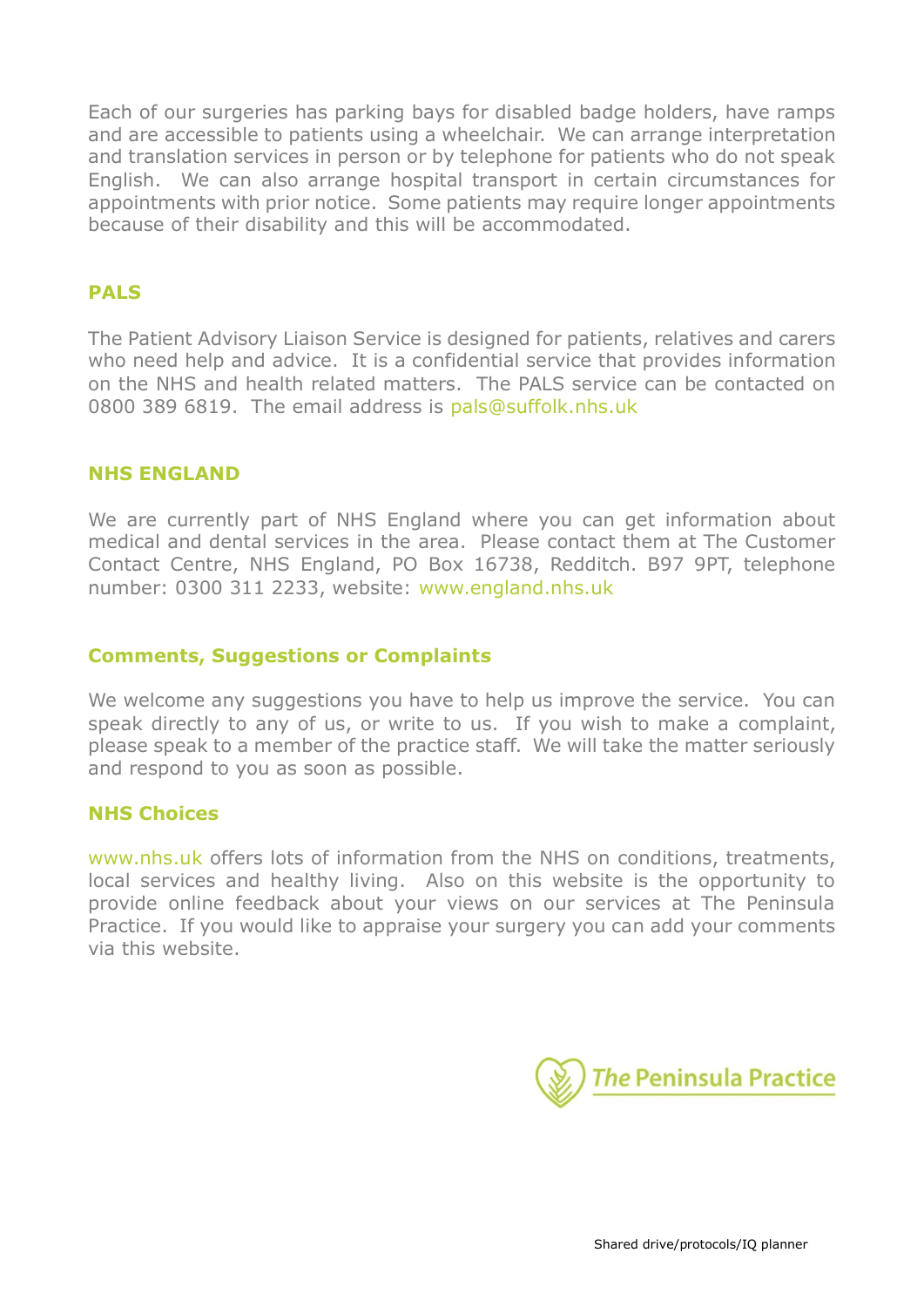# **The Peninsula Practice Contact Details**

**Alderton The Health Centre Mill Hoo Alderton Woodbridge Suffolk IP12 3DA**

**01394 411641**

**Orford Surgery Chapman House Rectory Road Orford Woodbridge Suffolk IP12 2NN**

**01394 411641**

**Hollesley Village Hall Hollesley Woodbridge Suffolk IP12 3RQ**

**01394 411641**

**Church Farm Victoria Road Aldeburgh Suffolk IP15 5BR**

**01394 411641**

**Email: [iesccg.peninsula-practice@nhs.net](mailto:iesccg.peninsula-practice@nhs.net)**

**[www.thepeninsulapractice.co.uk](http://www.thepeninsulapractice.co.uk/)**

**When The Peninsula Practice is closed please call Out of Hours – 111**